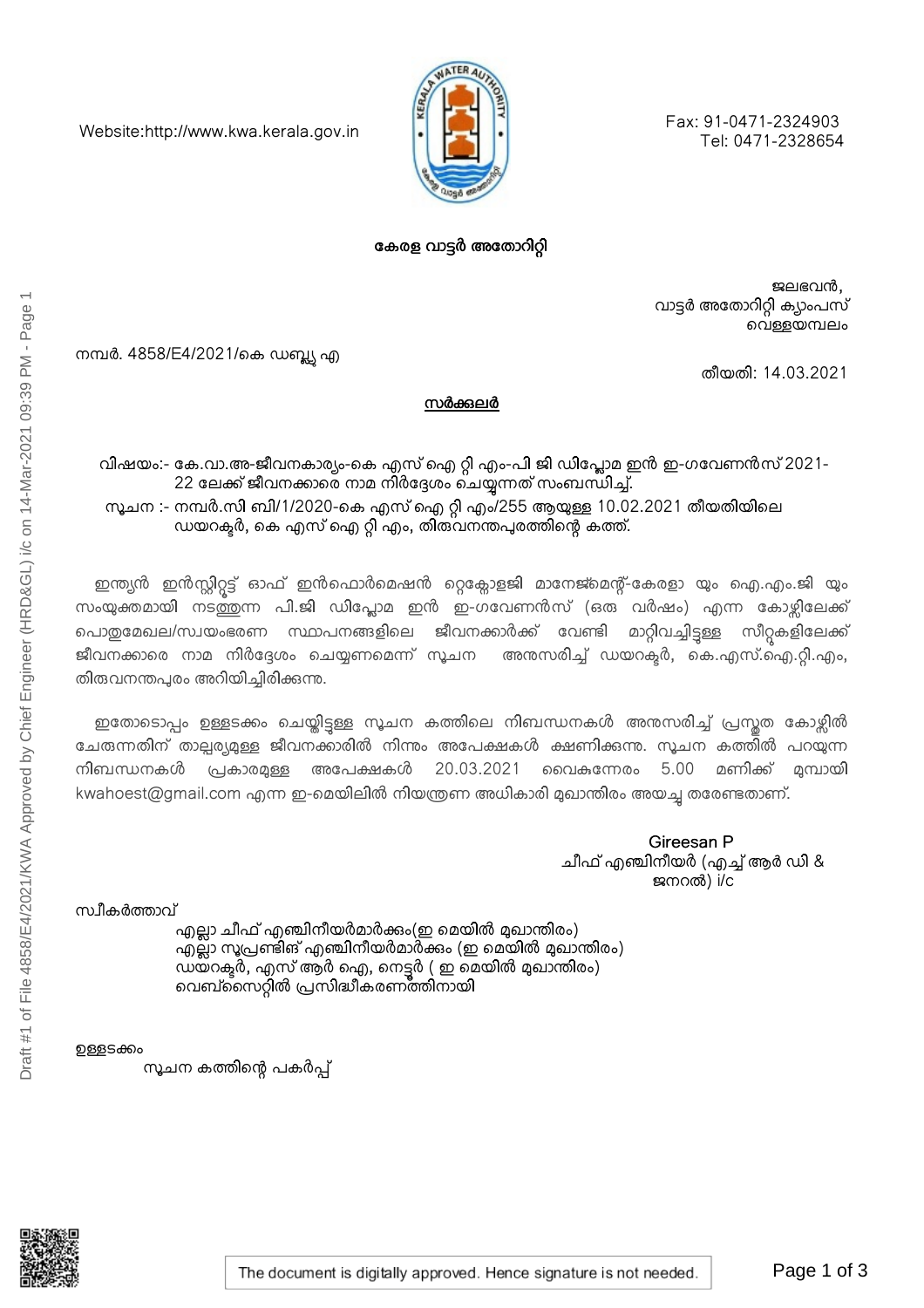

Kerala State lnformation Technology Mission Department of Electronics & lnformation Technology Government of Kerala

ICT Campus, Vellayambalam Jn., Thiruvananthapuram 695 033, Kerala, lndia Tel: +91 -471-2726881, 2314307, Telefax: +91-471-2314284 Email: admin.ksitm@kerala.gov.in



Sub:KSITM : PC Diploma in e-Covernance 2021-22 : Nominations called for

Ref: 1.GO(Ms) No 16/2009/ITD dated 10.07.2009 2. GO(Ms)No26/2011/ITDdated 14.09.2011 3.GO(Ms)No5/2019/ITDdated 23.02.2019 4.GO(Ms)No l /2020/rTDdared 06.01 .2020 5.CircularNoITCell-2/47/2020-ITDdated27-02-2020

As per Government orders read as 1<sup>st</sup> paper above, sanction was accorded for sponsoring 15 Government Officials for the "Post Graduate Diploma in e-Govemance (PCDeC)" jointly conducted by Indian lnstitute of lnformation Technology Management-Kerala (lllTM-K) and lnstitute of Management (lMC). As per Government Order read as 3<sup>rd</sup> paper above, 10 additional seats have been earmarked for the candidates from open market and as per Government Order read as 4<sup>th</sup> paper above, 15 additional seats are earmarked for the officials from Boards / PSUs/Autonomousbodies etc. The duration of the course is one year, with the objective of imparting quality training in the area of e-Governance. Successful candidates sponsored by the Government shall be considered for implementation ofe-Covemance projects initiated in the slate, by the Department concerned.

The course is spread across two semesters and the course fee for Government employees is Rs.75,000/-(Rupees Seventy Five Thousand Only), which will be shared in the ratio 90:10 between Government and deputed Officials respectively. Please note that the Departmental share will be sponsored by KSITM. The course fee for employees from Boards / PSUs / Autonomous bodies etc. is  $Rs.80,000/$ - (Rupees Eighty Thousand only), which will be shared in the ratio 75:25 between the respective organization  $\&$  the Officials'deputed.

The sponsoring Covemment Officials for PGDeG course is intended as a part of Capacity Building for e-Govemance Projects implemented in the State. It is also envisaged to develop a pool of Human Resources within Government with an objective to develop personnel w'ho would be able to manage the IT Divisions of the Government Departments.

Page I of 2



Draft #1 of File 4858/E4/2021/KWA Approved by Chief Engineer (HRD&GL) i/c on 14-Mar-2021 09:39 PM - Page 2

 $\circ$ 

 $\frac{1}{\sqrt{2}}$ 

 $\bigcup$